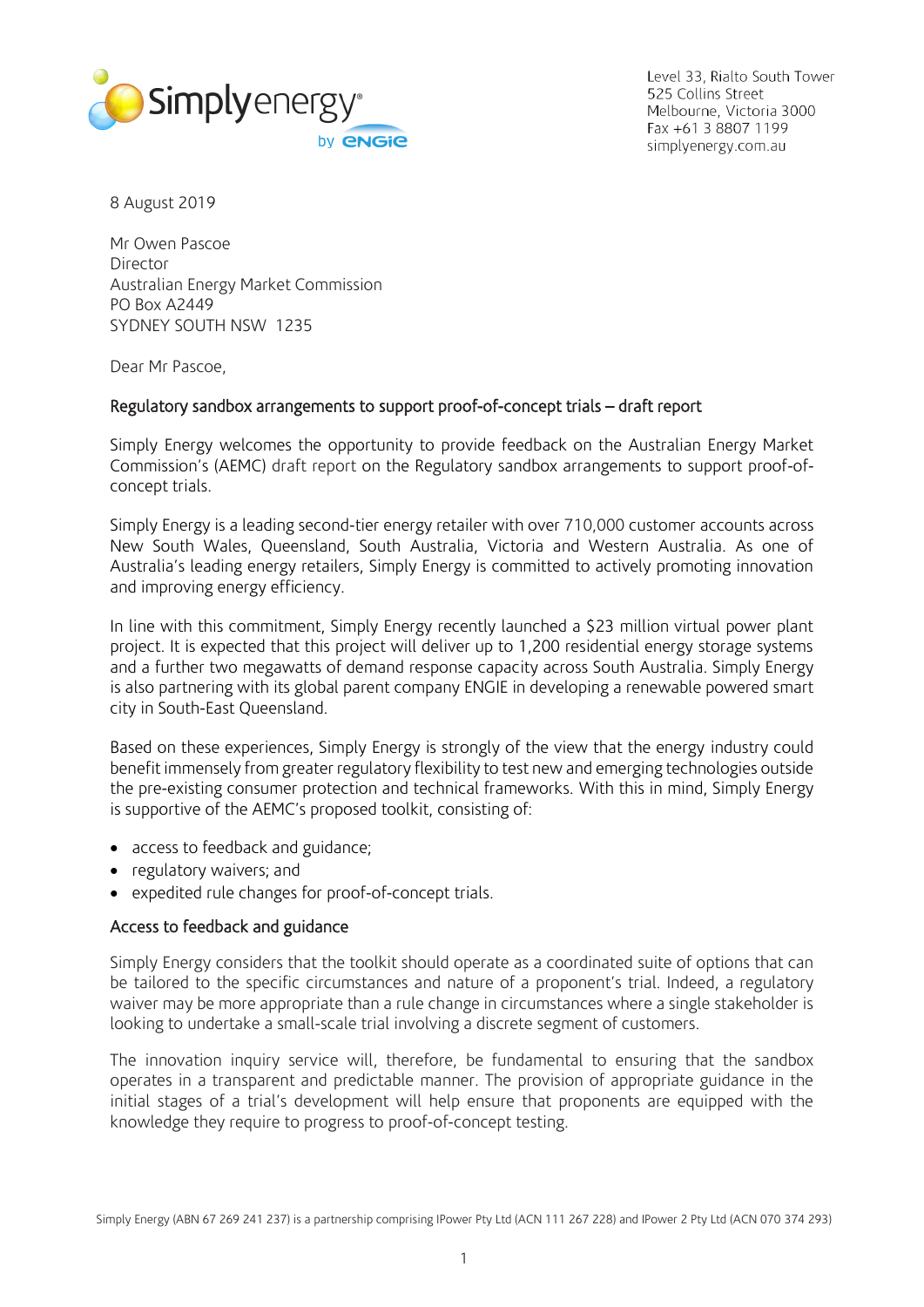# Regulatory waivers

In undertaking proof-of-concept testing, there may be regulatory barriers preventing proponents from progressing their initiatives. For this reason, Simply Energy supports the extension of the Australian Energy Regulator's (AER) power to providing regulatory relief. In providing a framework for the consideration of waiver applications, Simply Energy considers that the AER must make its decisions based on a common set of assessment criteria and publish the reasoning for its decision.

Administering waivers in an open and transparent manner will ensure accountability and promote wider public trust in the trial process. Indeed, fostering public trust is crucial, as participation in trials should be voluntary with participants allowed to opt-out at their discretion.

In terms of the application of waivers, regulatory relief should cover the testing of any innovative gas or electricity service that may otherwise be regulated under the energy rules. In line with the true essence of innovation, it is impossible to predict how technological advancement and wider market evolution may change service offerings in the future. With this in mind, Simply Energy is of the view that businesses should not be required to seek a waiver for each and every new product or service they wish to trial. The AER should provide broad waivers that allow proponents to trial certain classes of technologies without the need for ongoing consent on a time-limited basis.

Simply Energy considers that time-limits on waivers should be granted at the AER's discretion for a period of up to five-years. There should be an option for the AER to extend trials where a proponent is awaiting formal regulatory changes or requires more time to fully test a concept. The overarching objective of a waiver should be to provide proponents with sufficient time to gather supporting evidence to justify any necessary change in the overarching regulatory framework. Proponents should also be required to publish their trial findings publicly so that policymakers and other industry participants can learn from the outcomes of the trials.

## Rule changes

As the AEMC points out, time-limited rule changes should complement the other two elements of the toolkit, and be used in circumstances where:

- the current regulations do not adequately support concepts being trialled; or
- there are potential benefits in a range of interested stakeholders being able to trial new services or technologies.

Like regulatory waivers, time-limited rule changes should be available to proponents across both gas and electricity sectors. The subsequent consultation process should provide an opportunity for the AEMC to get feedback and open the trials to wider industry participation.

The ultimate focus of a time-limited rule change should be on providing a timely and proportionate platform to trial new services and technology that if successful should lead to permanent rule changes coming into effect. In order to facilitate this end, Simply Energy suggests that information disclosure and registration requirements be imposed on any party seeking to operate a trial pursuant to a time-limited rule change.

Finally, Simply Energy does not consider it appropriate for the AEMC to charge a fee to progress a trial rule change, as this may disincentivise development of new ideas and innovation. To reduce the likelihood and cost impacts associated with speculative proposals, it will be imperative for the AEMC to establish a framework and clear conditions that proponents must satisfy before their rule change proposal is considered and progressed.